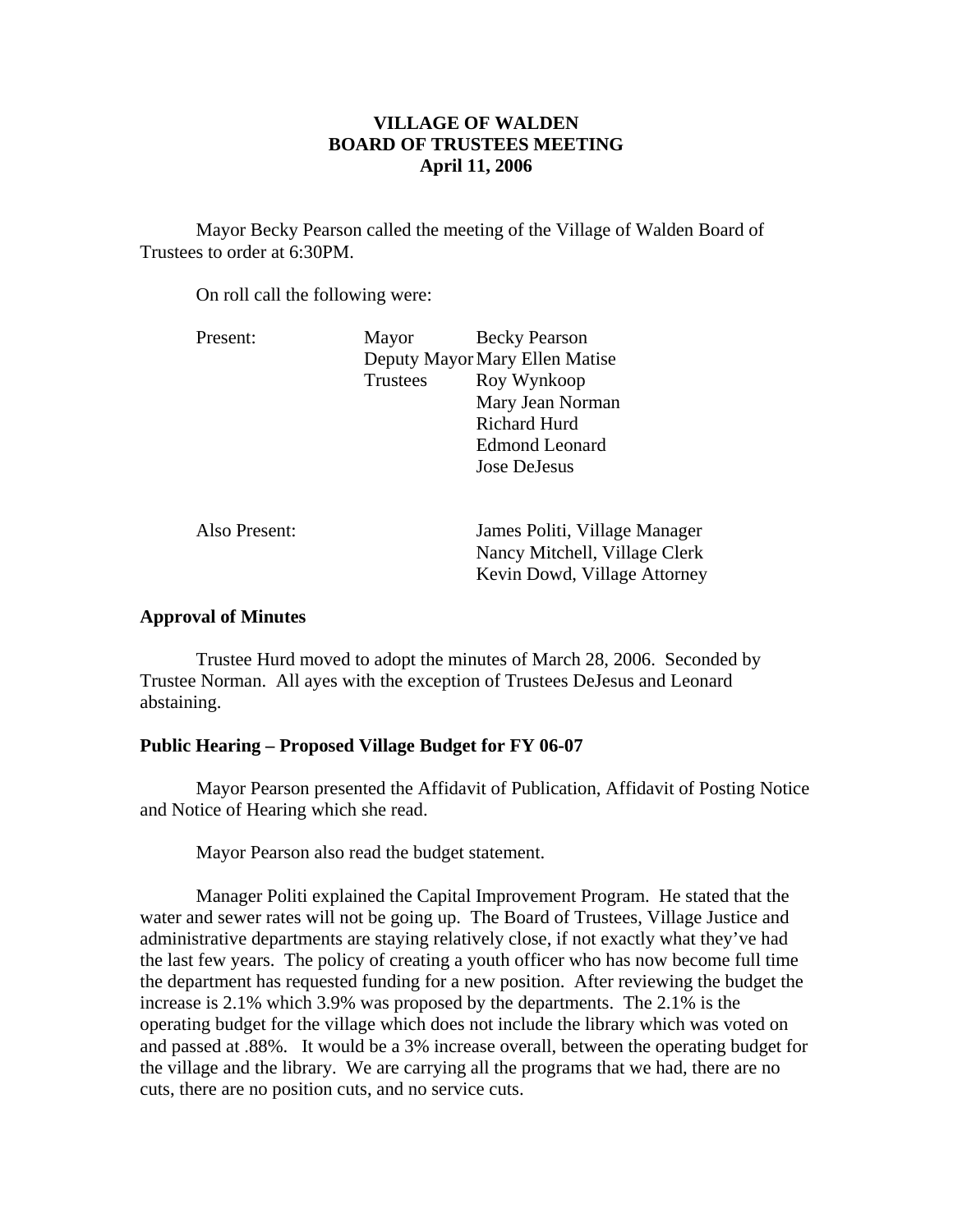Trustee Hurd stated that he feels this is an excellent budget and the board and the manager worked very hard on it.

 Trustee DeJesus stated that they tried to bring some of the money for senior programs into the village. They reduced the capital improvements by \$60,000.

 Manager Politi explained that on the capital improvement plan understand that is this years plan, we are still finishing out the larger sewer projects.

 Marcus Millspaugh, 10 Jessup Street asked how much is going to be raised against properties.

 Manager Politi indicated that \$3,527,559 for village operations and \$262,000 for the library, the total is \$3,790,089.

Mr. Millspaugh asked how much it is over last years.

 Manager Politi stated that he would have to calculate that. The operating expenditures increased by approximately 9%.

 Mr. Millspaugh stated that what concerns him is that it stays up and for 02-03 it went down \$2,674,000.

Manager Politi stated that there are some significant increases.

 Mayor Pearson stated that she gave the board a copy of a letter that was given to her from Freeport about pension funds that have risen since 911. They are looking to try and bring those down by people writing letters to Alan Hevesi.

 Mr. Millspaugh stated that he thinks if we are running the village with taking \$2,600,000 in 02/03, use that as a benchmark in the last year's budget.

Deputy Mayor Matise asked what percentage of the budget is debt service.

Manager Politi stated 9.6%.

Trustee Hurd moved to close the public hearing. Seconded by Deputy Mayor Matise. All ayes. Public hearing closed.

#### **Public Comment**

There were no comments from the public.

## **Audited Bills**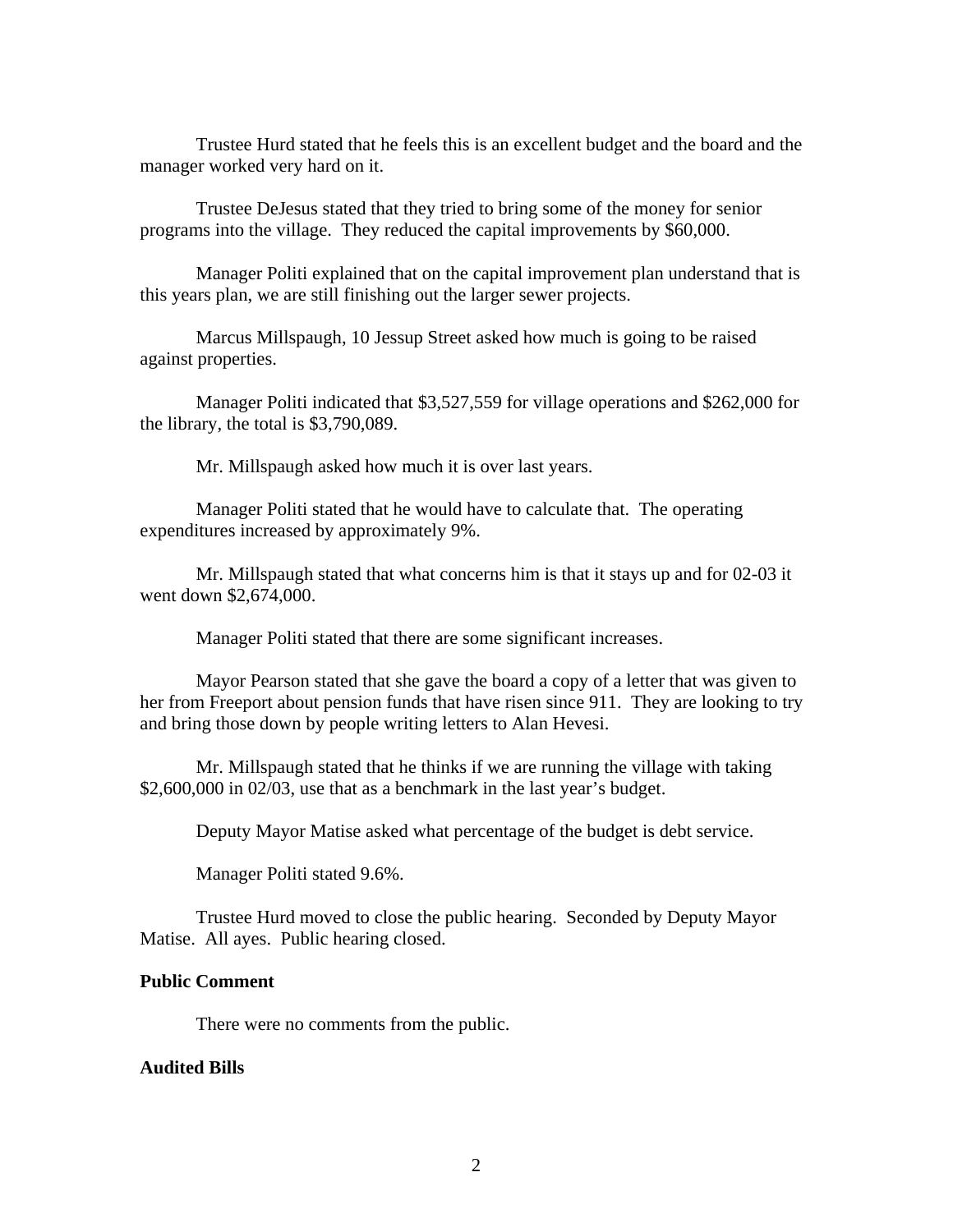Trustee Hurd moved to pay the audited bills of April 11, 2006. Seconded by Trustee Leonard. All ayes. Motion carried.

## **East Avenue Sewer Main Replacement Project – Bid Approval**

Manager Politi advised the board that our engineering firm did the low bidders background check and checked all the numbers and made sure all paperwork was appropriate and the Village Attorney also reviewed the documents and found all to be in order.

 Trustee DeJesus moved to award the bid for the East Avenue Sewer Main Replacement Project to C.A. Phillips Corp for \$117,525. Seconded by Trustee Wynkoop. All ayes. Motion carried.

## **Walden Day Care Request**

Jessica Parisher, Walden Day Care Center stated that they have found a place to move in to at 2 South Montgomery Street. They are going through the process of getting a mortgage. They have about \$10,000 in expenses to remodel. There is also the fees of \$1100.00 for Planning Board approval and they are requesting the fees waived based on the fact that they are a not for profit organization. They also have to send out certified mailings which will cost them \$240.

 Trustee Norman stated that she was an employee of Walden Day Care for twenty one years and last year when the day care came before the board and said they needed a place to go the village was unable to help them. They've worked very hard and they are in a lot different situation now then when she was there. They have a good director and a nice teacher and she feels the village needs to help them

 Trustee DeJesus stated that he has no problem with waiving the \$1100. They came before the board and at one time they were considering places outside the village and he's glad to hear they are staying.

Trustee Leonard stated that he has no problem with this at all.

 Trustee Wynkoop stated that he was on their board of directors years ago and it was a great organization then. Their rates are reasonable.

Mayor Pearson stated that she doesn't have a problem with waiving the fees too.

 Deputy Mayor Matise moved to waive the \$1100 Planning Board fees for Walden Day Care Corp. Seconded by Trustee Leonard. All ayes. Motion carried.

**Resolution No. 17-05-06 – Authorizing the Application of the Village of Walden through the Orange County Open Space Protection Program to Purchase Property Located at Edmunds Lane**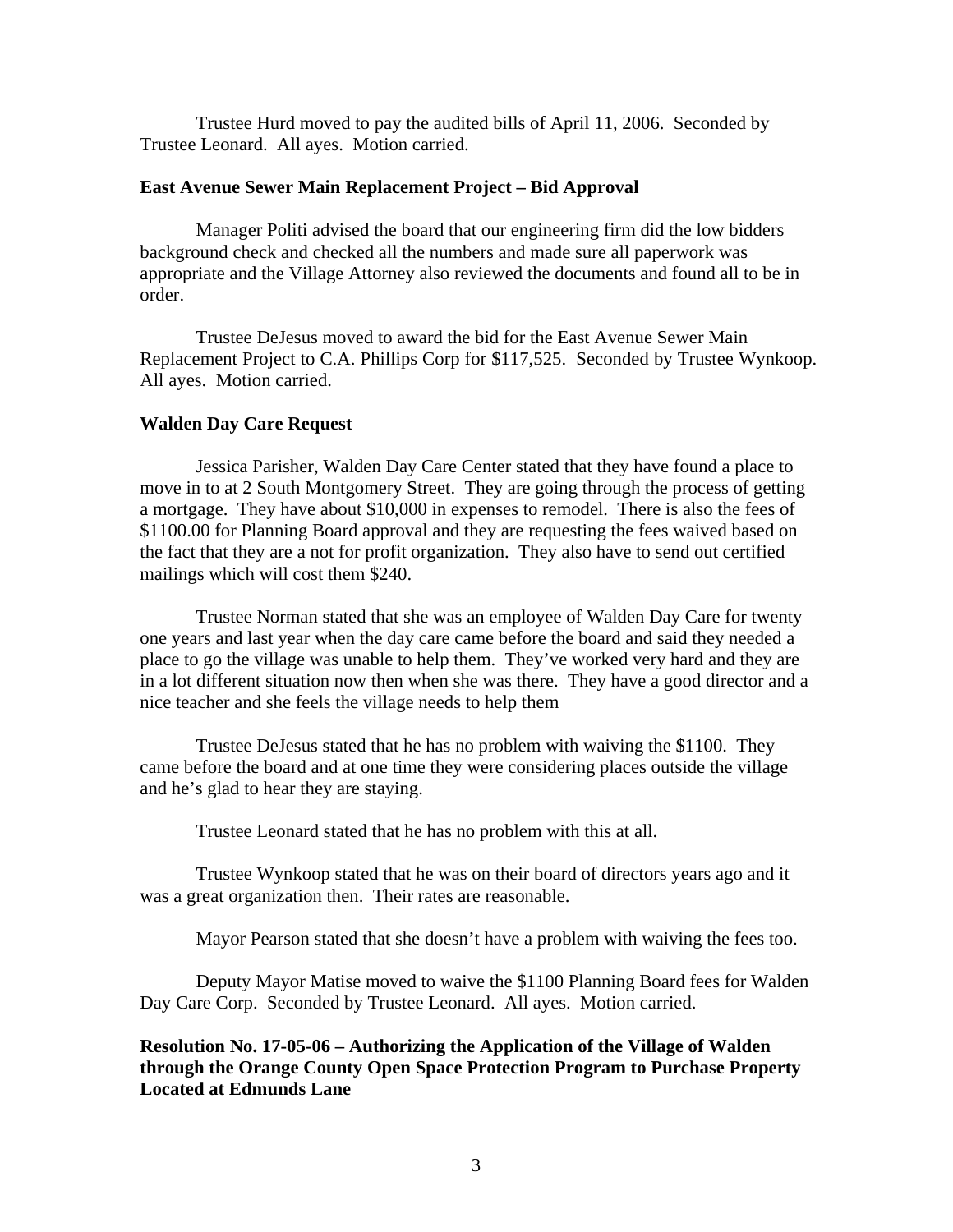Deputy Mayor Matise moved to adopt Resolution No. 17-05-06, Authorizing the Application of the Village of Walden through the Orange County Open Space Protection Program to Purchase Property Located at Edmunds Lane, (attached). Seconded by Trustee DeJesus. All ayes. Resolution adopted.

## **Tree Law Development**

 Mayor Pearson stated that she received a letter from Dean Stickles, Building Inspector regarding the Planning Board review to the proposed local law, Protection of Trees and they are in agreement but would like the fines raised from \$1,000 to \$5,000.

 Deputy Mayor Matise stated that on the memo that Mr. Stickles sent it asked why trees can't be planted between May 15 and September 15.

 Mr. Stickles stated that he always thought that planting in the summer was better, but he's been informed differently.

 Deputy Mayor Matise stated that she liked the other suggestion about the bond. If people are going to cut down the trees what's the point of having them staggered.

 Mr. Stickles stated that if you have a development with young couples, they have sheds, pools and play yards and they do not want trees in their way.

 Mr. Dowd indicated that placement of trees would be part of the landscaping plan that they submit to the planning board.

Deputy Mayor Matise asked if that would be in the law.

 Mr. Dowd stated that the board would have to declare a preference, but as far as site by site, lot by lot, you have to leave that decision up to the planning board.

 Trustee DeJesus stated that there has to be something in the law that says you must plant trees.

 Trustee Hurd asked if they could gain a little more control of what species is planted.

Mr. Dowd stated that they have ultimate control.

 Mayor Pearson asked about 148.73, B, where it talks about the tree plan, submitted to the planning board, is it the planning board that is going to approve it or would it be the engineering firm that would look over the tree plan.

 Mr. Dowd stated that the planning board has the power to take the tree plan and hire a consultant to look at it and the applicant has to comply with the plan. He further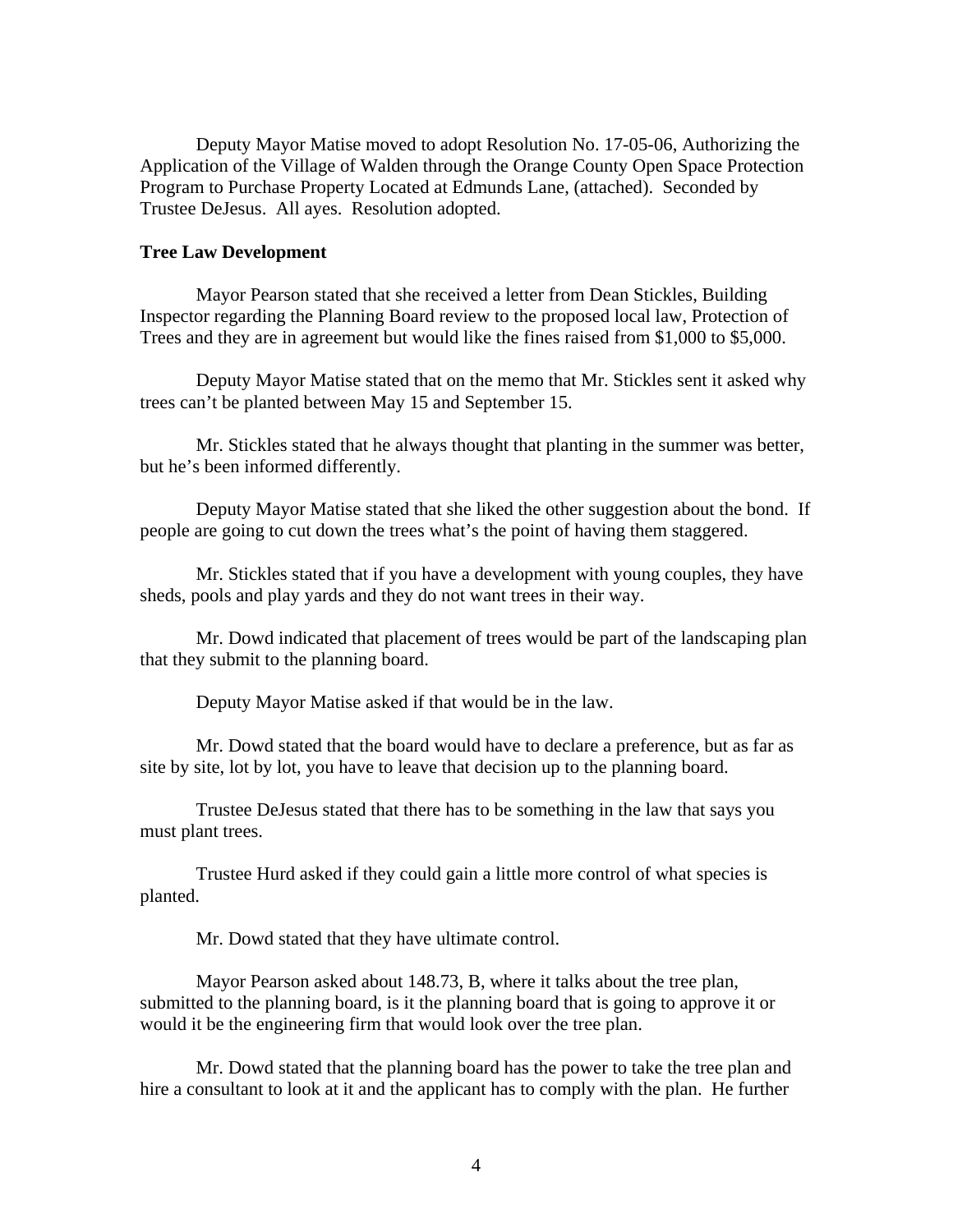stated that certain lots may not be conducive because it might drop off so you have to leave it up to the consultants to provide for the best places and best species and best numbers.

 Mayor Pearson stated that her concern is the saving of the trees that you want to save when a developer wants to start to develop. There are no guidelines saying that in order to protect it you're going to put a barrier around it. Are they just leaving that up to the planning board?

 Trustee Hurd stated that he thought there would be guidelines saying how the trees would be identified.

 Mr. Dowd stated that is what your planning board and consultants are there for, to tell the planning board that this is the accepted way of protecting trees. That's what's on their plan, that's what's approved and they have to put that in place.

 Trustee DeJesus stated that 148.75, B has a standard for planting trees. So there would be one section indicating how the trees are to be protected.

 Mr. Dowd stated that if you want to come up with standards that ise fine, but those standards may not be conducive to every single situation.

 Mayor Pearson stated that she is talking about the developer not being able to excavate and kill the trees.

Trustee Leonard stated that the planning board would specify that on the tree plan.

 Mayor Pearson stated that she would like to have it in writing that attempt would have to be made.

 Trustee Hurd asked if they could have one more planning session and have the arborist back in.

 Deputy Mayor Matise stated that the building inspector also commented that certificates of occupancy shouldn't be based on tree plantings.

 Mr. Stickles stated that if you're not going to be allowed to plant until September and the house is ready in May how are they going to get the C.O. They would have to bond that.

 It was the consensus of the board to change the law to increase the fines, protect the trees that are there and to take out the C.O. requirement and to continue this discussion at the next meeting.

#### **Ethics Law Review**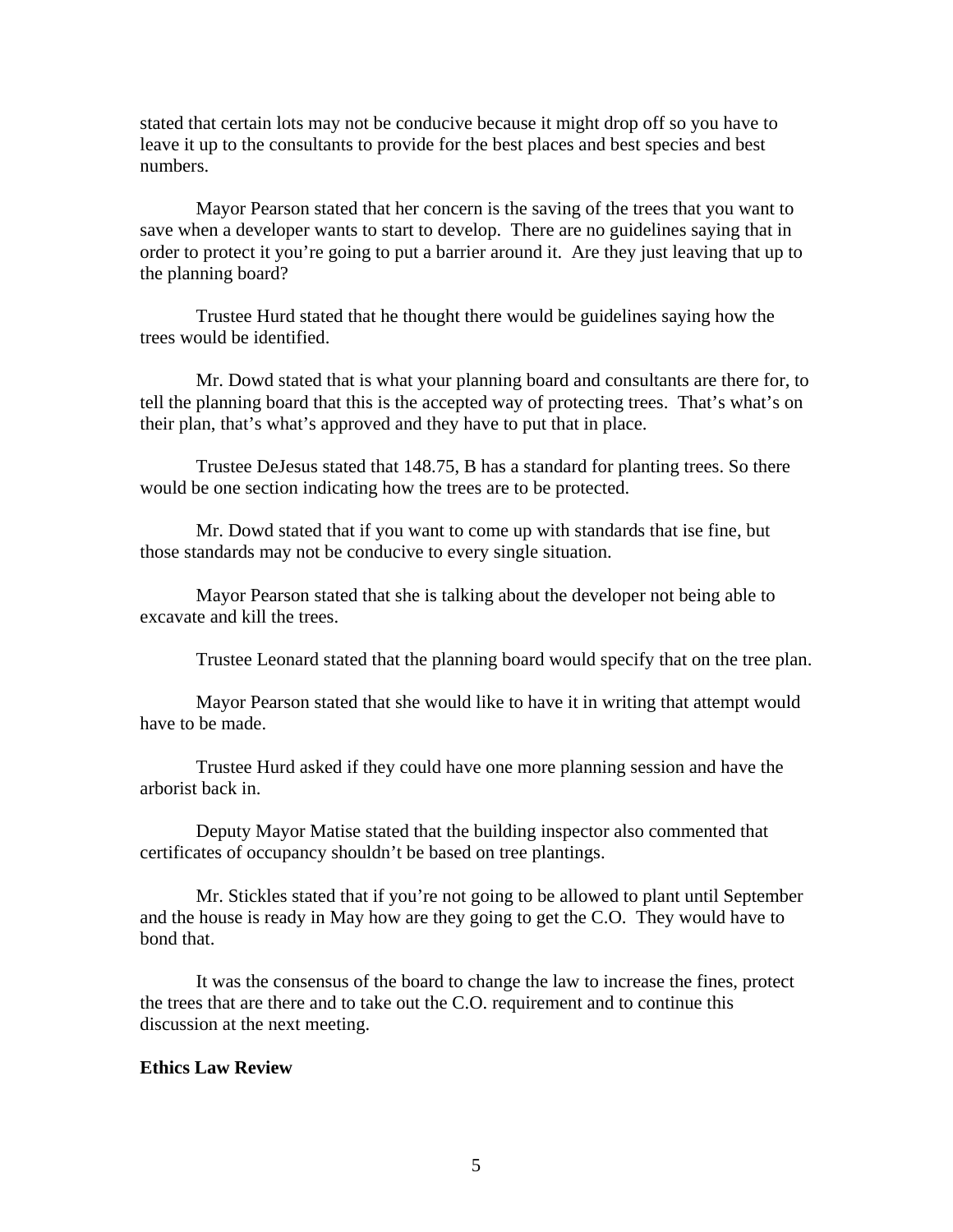Mayor Pearson stated that Mr. Dowd rewrote Chapter 18, Code of Ethics. She asked if there were any comments from the board.

 Trustee DeJesus stated that Section 18-3, K, Political Activity which states that this provision shall not be interpreted or construed as precluding any municipal officer or employee from being involved in the political affairs of the village as a private citizen, that he understands, including running and competing for elective office or an employee can run now.

Mr. Dowd stated that they may not be able to keep their job after they are elected. They have the right now to run for office.

Trustee DeJesus stated that it doesn't say anything about running.

 Mr. Dowd stated that there are two reasons why that is there; first, right now a person who is an employee of the village could run for office. A member of the zoning or planning board can run for office. The problem with the section was that when they campaign and they are an officer or employee of the village or their campaigning is part of the good government party they were restricted by the language of 18, K as far as how to campaign and what they can say in their campaign literature as far as endorsing themselves or others. We are trying to remove that and say you can run for office as a private citizen and campaign for yourself and others as a private citizen and if you are an officer you can now hand out literature saying what your background is as far as a current employee or member of the government.

 Trustee DeJesus stated that he feels there needs to be a definition of what is a private citizen. There are all sorts of state ethics opinions by the attorney general as to the compatibility of the office that you're holding.

Deputy Mayor Matise asked if they would have to take a leave of absence.

 Mr. Dowd stated that may become an issue if in fact someone does do that. He suggests that before an employee undertakes that whole campaign they should make themselves aware of the requirements, whether they should take a leave of absence or resign from the office.

 Trustee DeJesus stated that he would like this explored further. Also, he doesn't see how we could prohibit an appointed village official or employee not to hold office in a political party, that's absolutely insane.

 Mr. Dowd stated that in village politics government there's no republicans or democrats. What you are trying to accomplish here is that you don't politicize the non political offices by allowing people to hold high office in political parties in the county or town.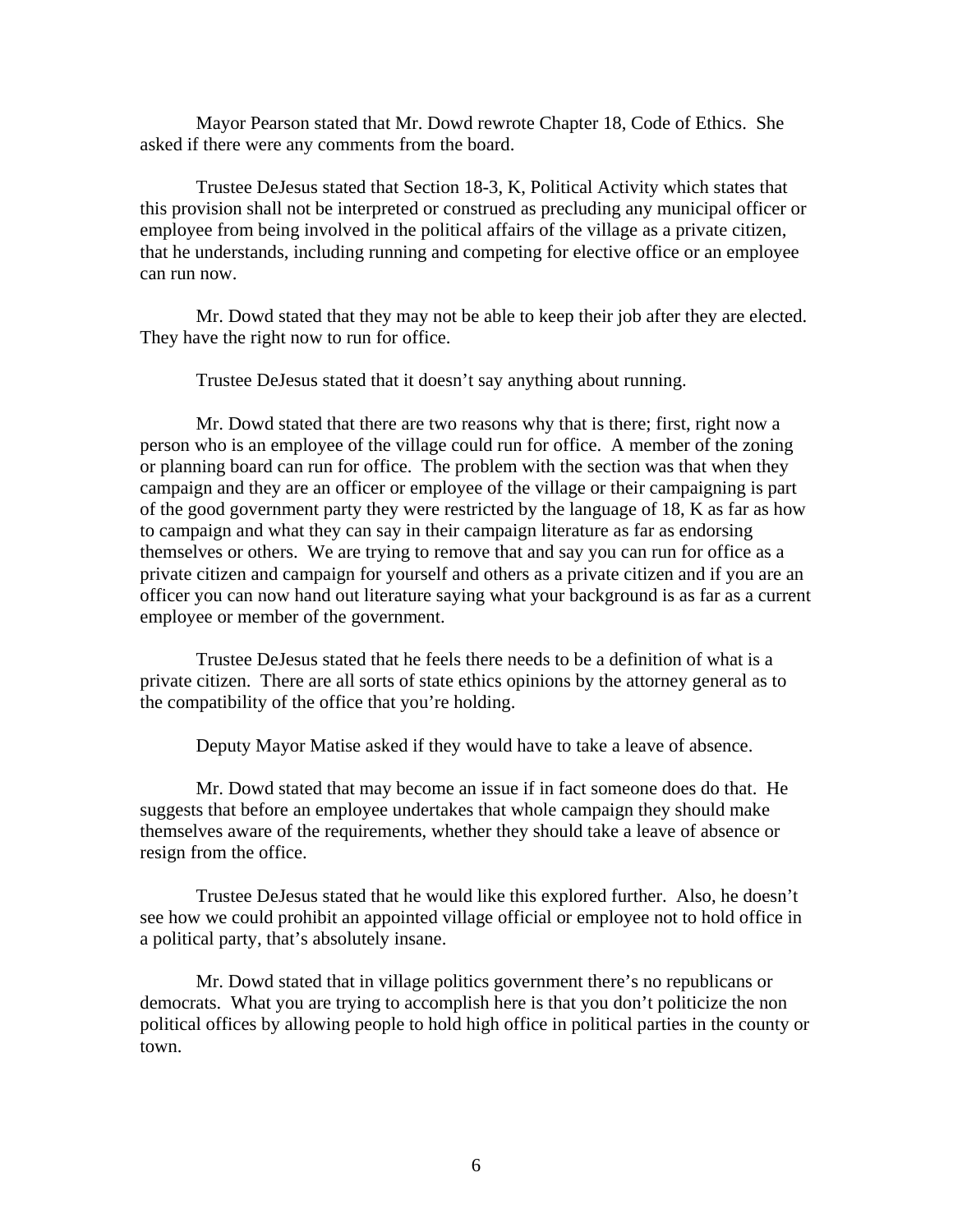Mayor Pearson stated that there are two comments that she wanted the manager to email to the attorney, recommendation number three and four.

 Mr. Dowd asked that the Mayor not discuss those publicly, those are recommendations and they have not been discussed by this board as to whether they are going to follow them or not follow them and for reasons of confidentially those recommendations should be discussed in executive session.

 Deputy Mayor Matise stated that once we start endorsing each other it's going to politicize the board because now we're individuals.

 Mr. Dowd stated that the reality of the situation is while there are no republicans and democrats there are people who when they run for office they run as a team.

 Trustee DeJesus stated that as an elected official and a person seeking office should you have the right to say this is a person that he supports because he's spent so many years on the planning board with him. He knows he would make a good trustee and he thinks he should be able to express that.

 Deputy Mayor Matise stated that the way the law reads now unless you are running on the same line you really can't run as a team because then you're endorsing each other which the law prohibits.

 Mayor Pearson stated that they can't discuss the two pieces she wants to discuss to be added into here unless they go into executive session, so they will finish this later.

#### **Parking Fines Review**

Manager Politi stated that the board had asked that Mr. Dowd get in contact with Mr. Ozman and he hasn't been able to contact him.

It was the consensus of the board to wait until Mr. Dowd can speak to Mr. Ozman.

## **RM-1 & RM-2 Zoning Review**

 Trustee Leonard asked that this be tabled until the accessory use law be reviewed by the board.

Mayor Pearson stated that she still likes the square footage.

 Mr. Dowd stated that he is waiting to discuss this with Mr. Sorensen to get some ideas and present them to the board.

Trustee DeJesus asked for a side by side comparison.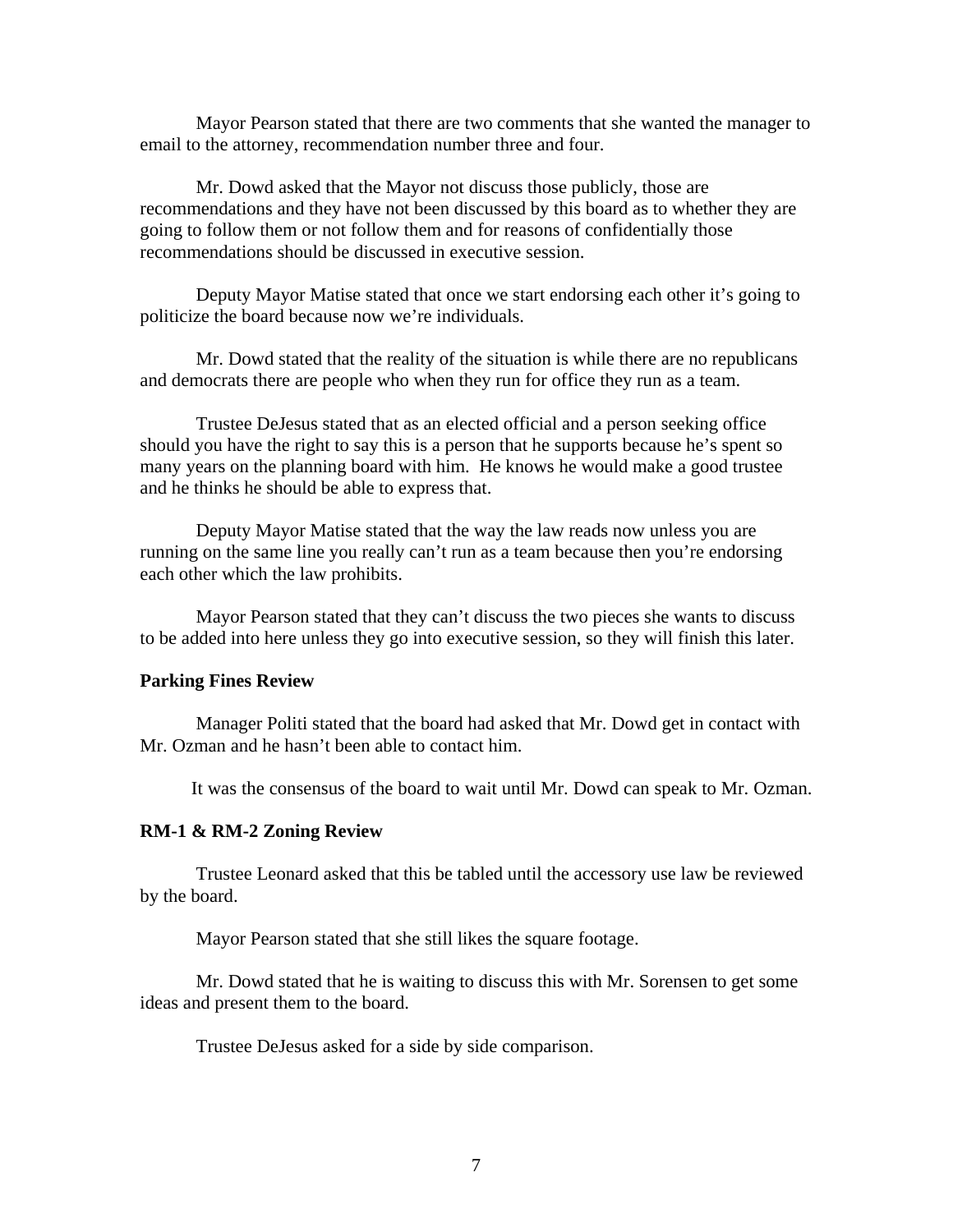Trustee Leonard moved to table the zoning review until April 25, 2006. Seconded by Trustee Norman. All ayes. Motion carried.

## **Real Estate Sign Regulations Review**

Trustee DeJesus stated that for the subdivisions it's a different ballgame because when he was on the planning board and the issue of putting a sign to advertise that you have this new development it's a year's provision, which requires approval. He asked how you can control real estate signs. He suggested a letter go out to all the real estate agents that do business locally and say what the code is.

Mayor Pearson asked why do the developers get special treatment for a year.

Trustee DeJesus stated that you can specify the distance between directional signs.

 Mr. Dowd indicated that the building inspector is writing to realtors asking them to remove their signs.

After a brief discussion it was the consensus of the board to leave the law as is.

## **Jacob T. Walden Drive Street Name Review**

Mayor Pearson read the letter she received from the historical society regarding their concerns with the decision the board made to name a new street Jacob T. Walden Way. At their meeting of April 4, 2006 they voted unanimously to respectfully request that the village board reconsider this decision and not use this name.

Pat Eisley, Walden Historical Society stated that the trustees have concerns about confusion with the Jacob T. Walden House not being on Jacob T. Walden Way. They also discussed other appropriate names.

Mayor Pearson stated that she was in favor of changing it last time.

 Trustee Hurd stated that Jacob T. Walden is our name sake. In talking with the members of the historical society they really wanted to preserve that name for something special or more appropriate. When leading citizens of our community have a concern like that its important for the board to listen. He doesn't see the harm is having that name reserved for something more special. He has no objection to withdrawing that from the list of street names.

Deputy Mayor Matise suggested that name the street Gillespie Street.

 Trustee DeJesus stated that the board did adopt a list of names when Mr. Millspaugh came before the board. There was an issue of mail being sent and coming back undeliverable. Now he understands that there are six residents who are now receiving mail. There was also an issue which turned out not to be so that the Town Clerk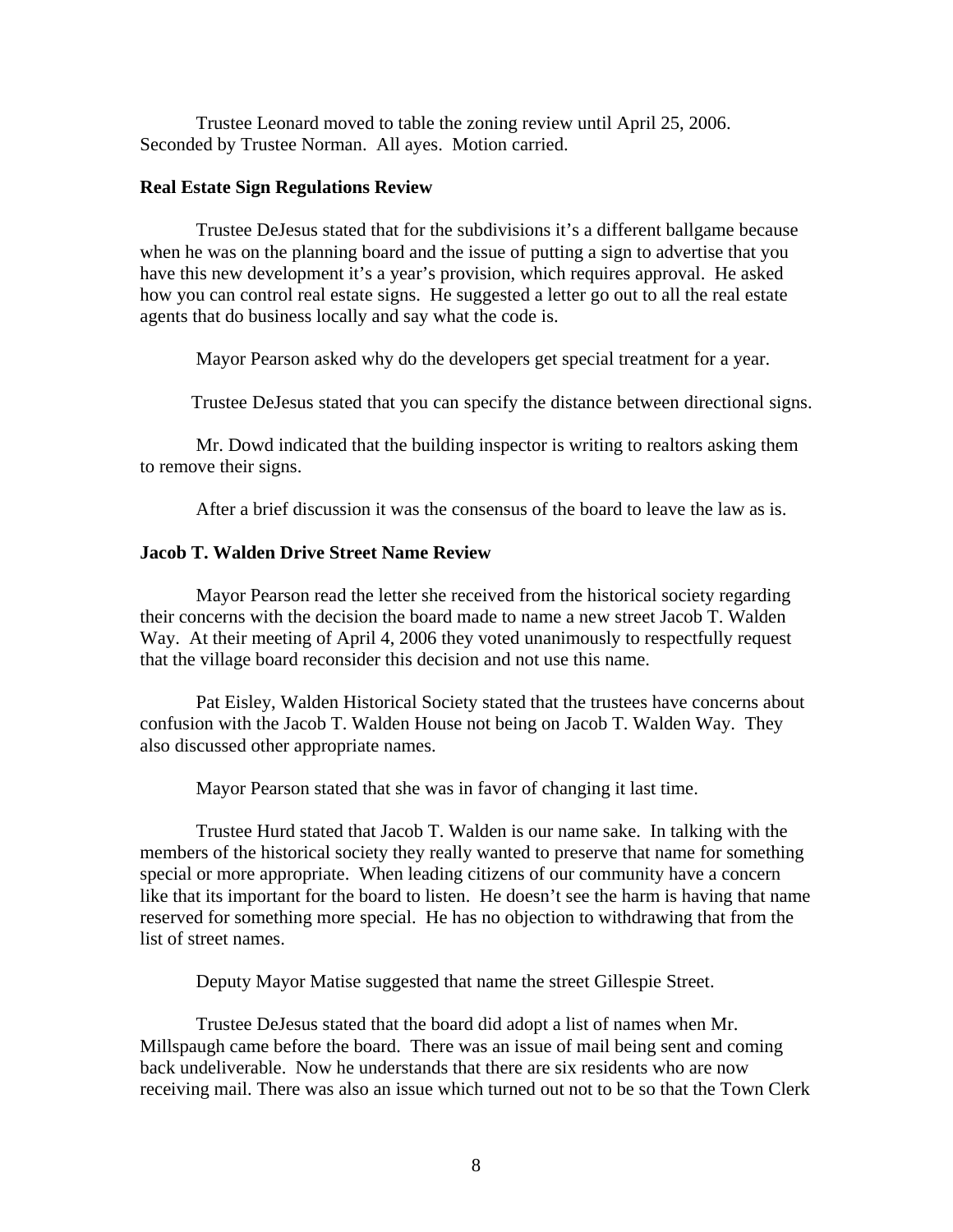couldn't put the name into her computer and that is not the case either, they can put names longer than that into the computer. The fact that it's Jacob T. Walden is a fitting name. He asked if paper work has been done.

Manager Politi stated that it's been given to 911.

 Trustee Wynkoop stated that he felt they were honoring his name on a street. He didn't realize it would cause a problem. He doesn't have a problem naming it something else.

 Trustee Norman stated that she liked the idea of the street being named the Jacob T. Walden Drive. She felt it was nice for someone who was moving into the village knowing our heritage. After reading Ms. Eisleys letter and after going to the Historic Society and meeting with some other people she doesn't have a problem with changing it.

 Trustee Leonard stated that the developer is using that street name. He doesn't have an opinion either way.

Mayor Pearson stated that she is still in agreeance not to use the name.

 Mayor Pearson asked the manager to work with Ms. Eisley and come up with a name.

 Trustee Hurd stated that it was never the intent of the board to dishonor Jacob T. Walden.

 Trustee Norman moved to change Jacob T. Walden Drive. Seconded by Trustee Hurd. All ayes. Motion carried.

## **Public Comment – Discussion Items**

Gerald Jacobowitz stated that he is a member of the Orange County Planning Board and there are two programs that the village is involved with and are familiar with and have applied for in the past and have been successful. There is a new grant for planning money, \$10,000. The announcement should be coming out. A couple weeks ago the board authorized resubmission for the Orange County Open Space grant. He doesn't know if the application has come through yet.

 Manager Politi stated that it has and the board passed a supporting resolution tonight.

 Anita Vandermark thanked the board for reconsidering the street name. She also stated that Walden is holding its  $5<sup>th</sup>$  annual Walden History Day on April 23, 2006 from 2-4pm.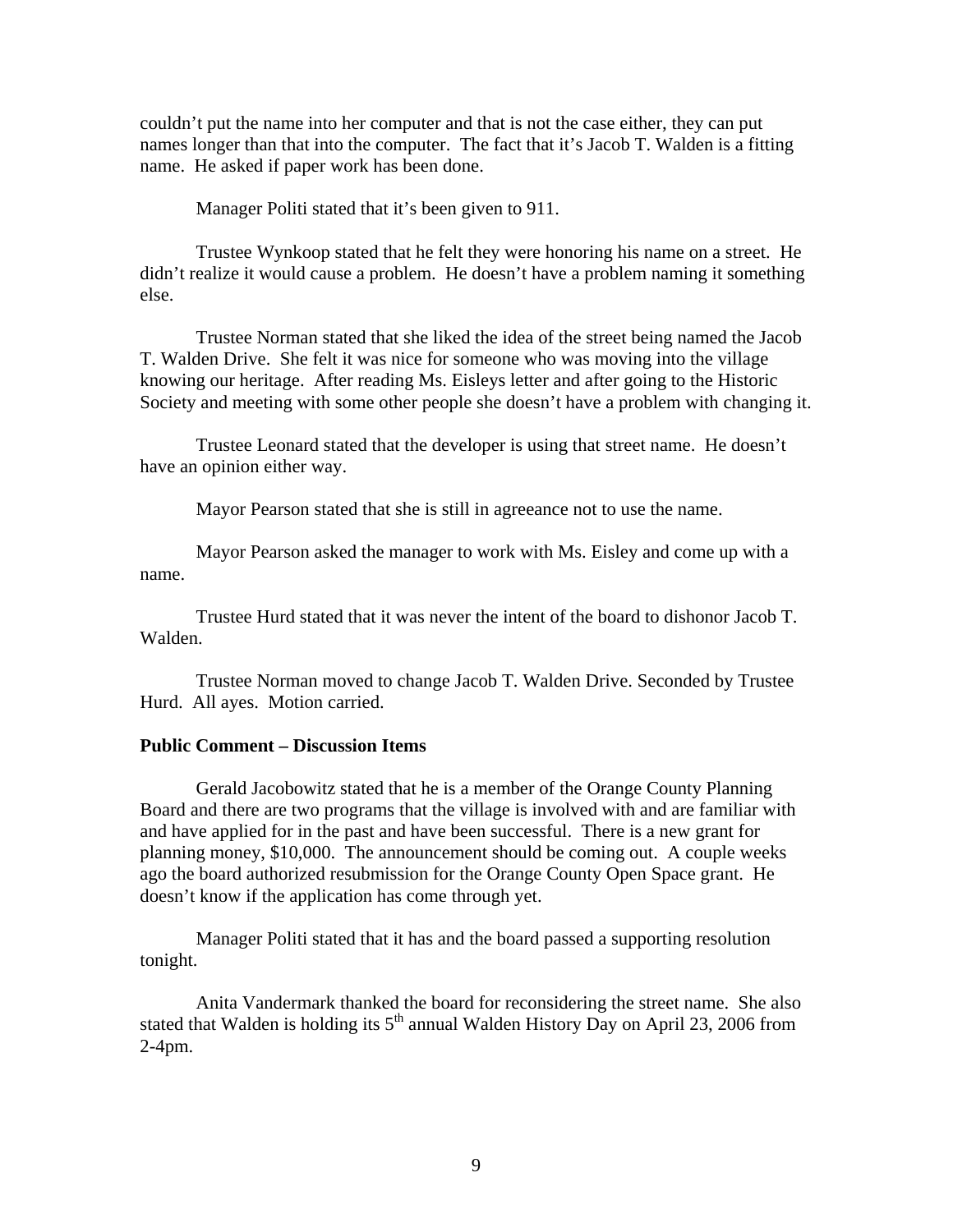Marcus Millspaugh stated when the board talked about the trees it sounded like they were going to hire a consultant.

 Mayor Pearson stated that the village has a person that is going to do a tree survey who is an arborist. It wouldn't be a full time position but if we need him at a planning board meeting he might do that. Its listed within the law giving the power to make decisions, be consistent with whatever your public guidelines are. There might be guidelines that are already published through the state.

## **Informational Items/Correspondence/Village Manager's Report**

 Manager Politi stated that the mayor is looking for the board's support giving recommendations to the State Comptroller regarding pensions.

 Mayor Pearson asked the manager to get some numbers as to what the cost was one or two years ago.

 Manager Politi stated that the board had asked for an overview of the grants which he has given to the board.

Deputy Mayor Matise stated that it's excellent.

 Manager Politi explained that the west side sewer collector and clarifier is completed and the McKinley and Hidden View pump station will be eliminated and a new pump station will be built by the developer. You have three separate phases for the I & I.

Manager Politi stated that the Town of Montgomery Chamber of Commerce 30<sup>th</sup> anniversary celebration will be April  $19<sup>th</sup>$  at Spruce Lodge. He further stated that he has a quote and they will start the fencing of the retention ponds at Jacobs Ridge. Also, the department head reports are in the packets.

### **Board Comments**

Trustee Leonard stated that limbs have been broken off of the tree by Dominick's.

 Manager Politi stated that the police department has caught the gentleman who did it and hopefully we will get restitution.

 Trustee DeJesus asked if the manager sent someone over to Lafayette Street for the curb by Mrs. Livingston's house.

Manager Politi stated that they will be going over there.

 Trustee DeJesus asked if the tree at Olley Park with the yellow tape around it is coming down.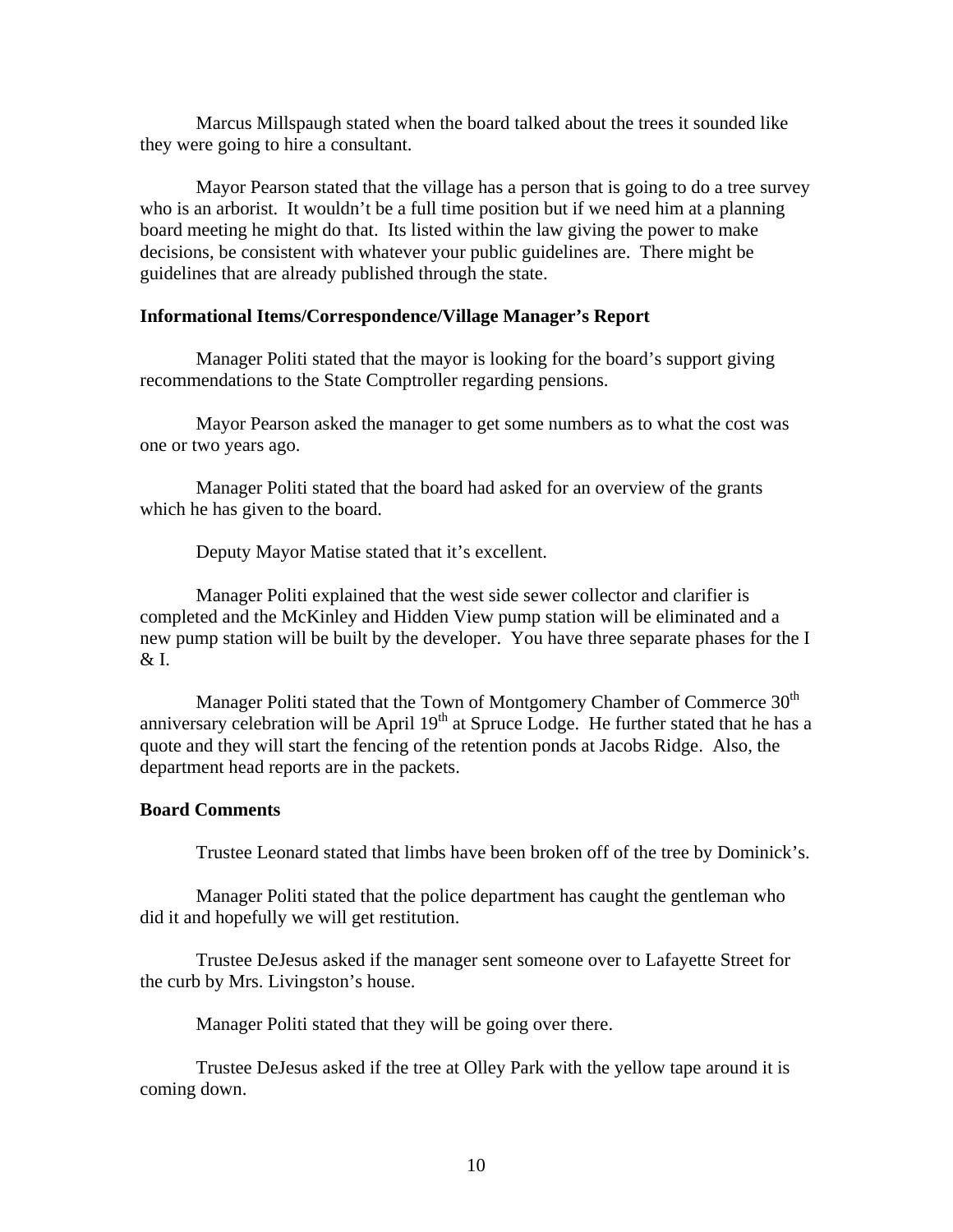Manager Politi stated that was for the Easter egg hunt.

Deputy Mayor Matise asked about the sex offender 1,000 foot distance.

Manager Politi indicated that the letter was sent.

Deputy Mayor Matise asked about the monthly reports from Interstate Waste.

Manager Politi stated that he will contact them.

Deputy Mayor Matise asked about the house on Alfred Place.

The Village Clerk stated that the property has been cleaned up.

 Deputy Mayor Matise stated that she noticed in the parking enforcement officers report they gave a lot of tickets by the school and she did bring up the idea of having a fifteen or thirty minute spot. She would like to discuss this further at the next meeting. She also asked about Mr. Barnes status report on outstanding loans.

Manager Politi stated that he has asked for that.

 Deputy Mayor Matise also asked about the quarterly report from Mr. Barnes and Mr. Sorensen.

 Deputy Mayor Matise asked if the planning and zoning board members got a copy of the master plan.

Manager Politi stated that he just has to get a copy to the new members.

 Deputy Mayor Matise asked if the manager gave the business owners a copy of the parking plan.

Manager Politi stated yes.

 Deputy Mayor Matise stated that she visited Gettysburg and saw the monument to Col. Ellis and where the  $124<sup>th</sup>$  fought. She got the schedule and the Orange Blossoms will be there in August.

 Trustee Hurd stated that it was fun marching in the Little League Parade and Dave Green did a great job.

 Trustee Norman stated that the recreation department has great things planned, American Idol karaoke night, they have had a lot of calls to do another yard sale and they would like to do that in May. They have a wonderful Memorial Day planned. They have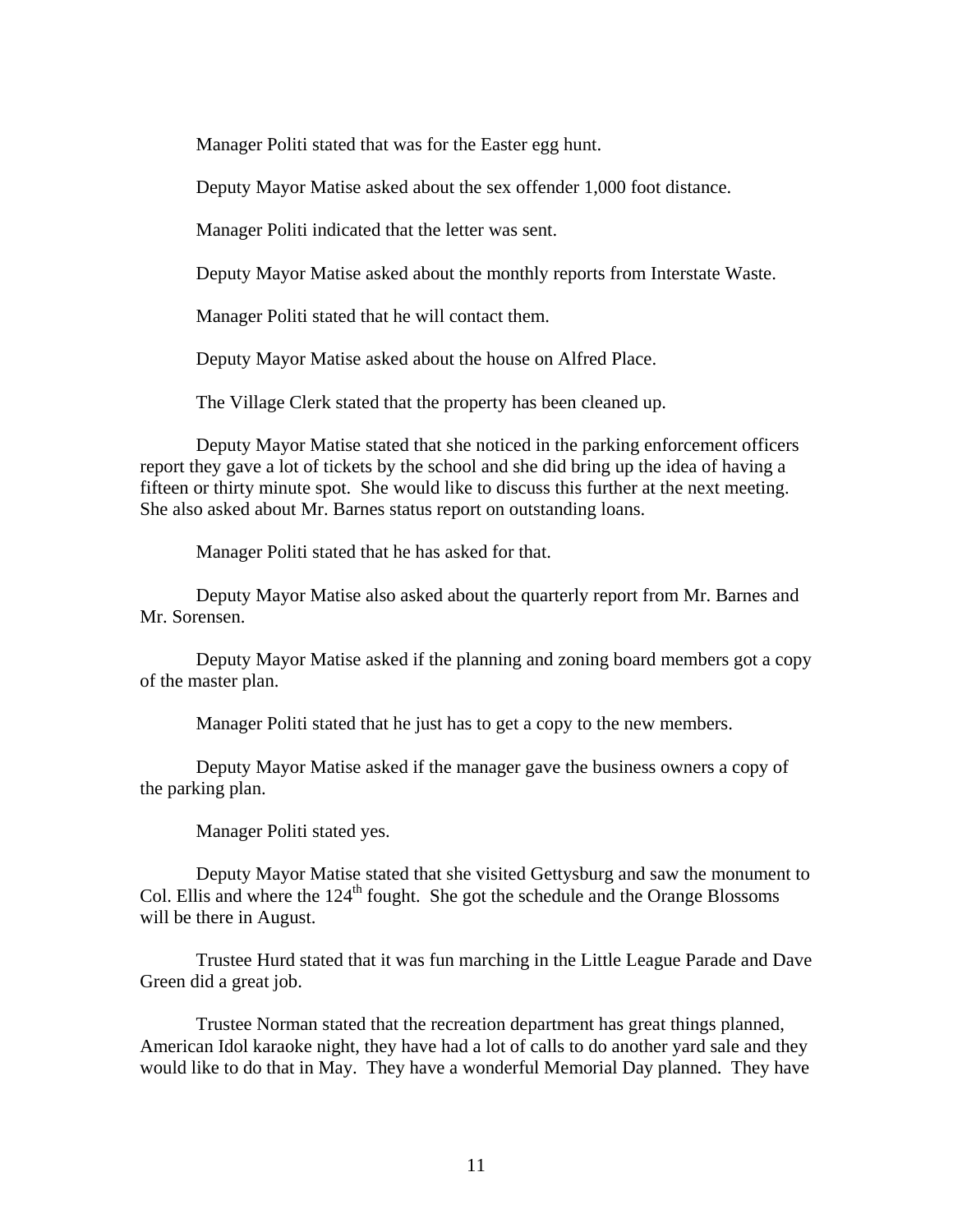a grandparent's day planned and a senior prom for the seniors. She also asked about the wall on Second Street which is falling down and the small children ride their bikes there.

Mr. Edwards, DPW Superintendent stated that there are specs out to get that fixed.

 Mayor Pearson stated that Walden Rotary will be honoring Dr. Kimball on May 5<sup>th</sup> at Spruce Lodge.

 Mayor Pearson stated that she received a letter from the Town Supervisor regarding dog control service and combining with the town. She will put it on the next agenda.

Manager Politi stated that he will discuss this with the Chief of Police.

Trustee Hurd asked to have information in writing before the next meeting.

 Mayor Pearson stated that the Little League Senior girls were District 19 champions this year. They were presented with a plaque and a big softball.

Mayor Pearson stated Friday, April  $21<sup>st</sup>$  is the volunteer of the year ceremony for Mary Ann Landolina. The Community Council has a penny social on April  $20<sup>th</sup>$ .

 Mayor Pearson received a letter from Gerald Jacobowitz regarding scheduling a meeting to discuss the alternate plans for a project that is fully in accordance with the village zoning and master plan.

 Deputy Mayor Matise stated that at the Community Council meeting they asked if people wanted to participate in public meetings similar for the meeting they have for the Donner Estate in Shawangunk. The last time the board was advised not to do it. If they go to meetings with them are they considering that a pre-application process.

 Mr. Dowd stated that assuming that is what he is talking about we are trying to develop our own townhouse zoning requirements and then make him meet those requirements, not make our law geared to what he wants to do.

 Trustee DeJesus stated that at the Pace training that was a tactic he saw which you go and get all the stake holders in the community to be part of the process. It gives the people of the community the opportunity whether it's an elected official just the opportunity to have input in a concept. We have to have the law in place in order for the concept to move forward.

Mr. Dowd indicated that he will contact Mr. Jacobowitz to obtain more information.

 Mayor Pearson asked to schedule a date for the next townhouse committee meeting. They will bring information back to the board.